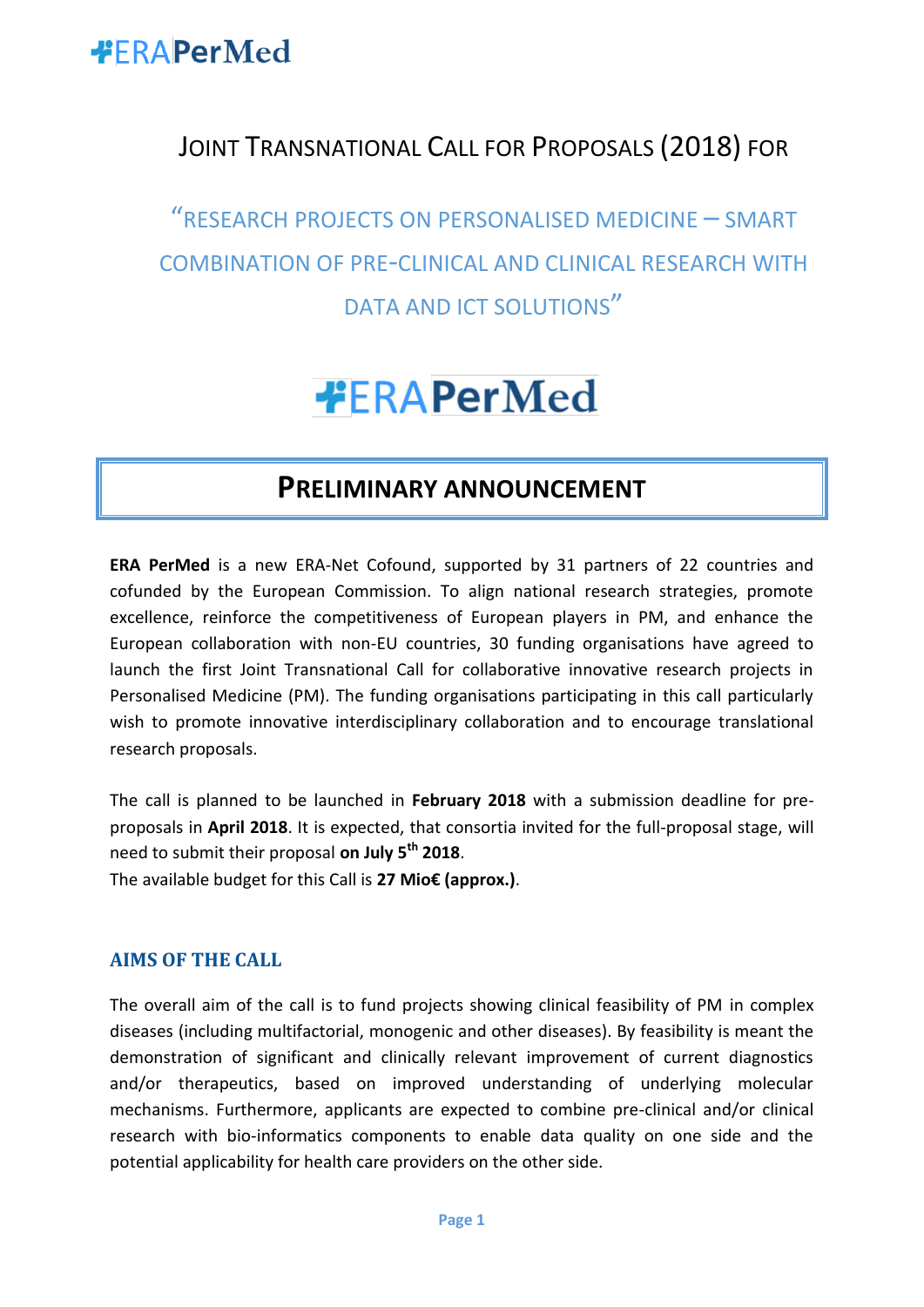### **#FRAPerMed**

The overall objectives of the ERA PerMed call are (i) to support **translational research projects** in the field of Personalised Medicine; (ii) to encourage and enable **interdisciplinarity**, in combining pre-clinical and/or clinical research with computational components and; (iii) to encourage **collaboration between academia** (research teams from universities, higher education institutions, public research performing institutions), **clinical/public health research** (research teams from hospital/ public health institutions, healthcare settings and other healthcare organisations) and private partners e.g. **SMEs**<sup>1</sup> (Small and Medium-size Enterprises).

#### **SCOPE OF THE CALL**

Proposals **must be interdisciplinary and clearly demonstrate the potential impact in PM** as well as **the added value of transnational collaboration**. Each project proposal needs to tackle the two major research areas: The **Research Area 1: "***Validation, pre-clinical and clinical biomedical research – Translating Basic to Clinical Research and Beyond***"** and the **Research Area 2:** *"Data analysis, management and protection – Integrating Big Data and ICT Solutions"* by addressing at least one module out of each research area:

- *Module 1A:* **Pre-clinical Research** and/or *Module 1B***: Clinical Research** from Research Area 1.
- *Module 2A:* **Data and ICT – Enabling Technology** and/or *Module 2B:* **Data and ICT – Towards application in health care** from Research Area 2.

**Both research areas and the four modules are equal in relevance for this call:**



1

Validation, pre-clinical and clinical biomedical research - "Translating **Basic to Clinical Research and** Bevond".

Module 1A: Preclinical Research

Module 1B: Clinical Research

**Research Area 2** Data analysis, management and protection, including ethical, legal and social implications - "Integrating Big Data and ICT Solutions". Module 2A: Data and ICT - Enabling Technology Module 2B: Data and ICT - Towards application in health care

<sup>&</sup>lt;sup>1</sup> https://ec.europa.eu/growth/smes/business-friendly-environment/sme-definition\_en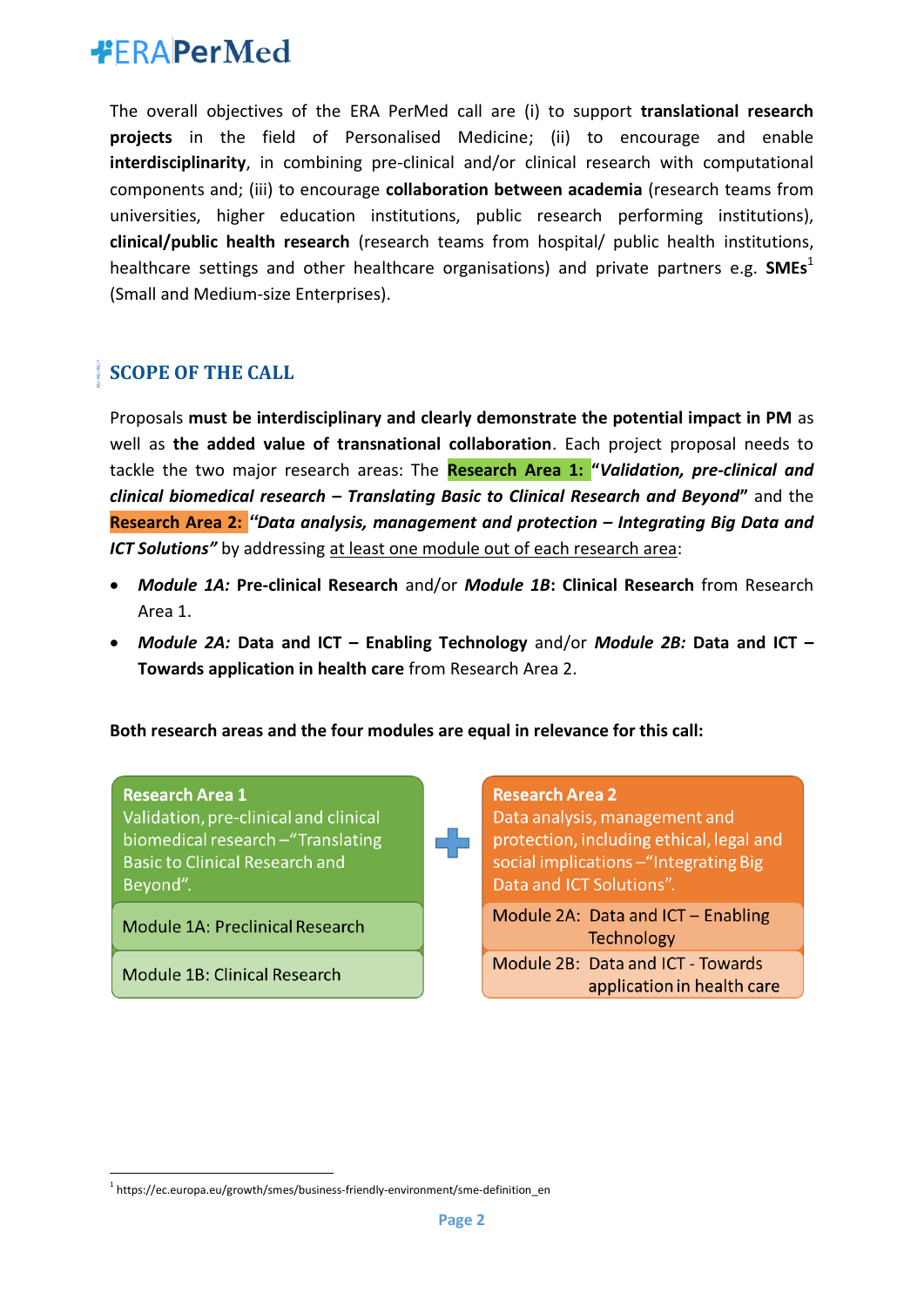## **#FRAPerMed**

#### **GENERAL (ELIGIBILITY) CONDITIONS FOR APPLICATION**

Joint research proposals may be submitted by applicants belonging to one of the following categories, if eligible according to relevant national/regional funding organisations regulations for research funding:

- **A. Academia** (research teams working in universities, other higher education institutions) **or research institutes;**
- **B. Clinical/public health sector** (research teams working in hospitals/public health and/or other health care settings and health organisations). Participation of medical doctors in the research teams is encouraged;
- **C. (Industry) Private partners, e.g. SMEs**<sup>2</sup> (small and medium-size enterprises)**.**

Whilst applications will be submitted jointly by groups from several countries, individual groups will be funded by the individual ERA PerMed funding organisation respective of the country/region from which applicants have applied. The applications are therefore subject to eligibility criteria and regulations of individual funding organisations. Applicants are strongly advised to contact their national representatives of the participating relevant funding organisation as soon as possible in order to confirm their eligibility (see also Annex 1: "*Contact details of participating members*").

Only transnational projects will be funded. **Each consortium submitting a proposal must involve at least three partners eligible for funding coming from three different countries whose funding organisations participate to the call** (see list below). All three legal entities must be independent from each other. The **maximum number of partners per project is six** though not more than 2 eligible partners from the same country participating in the call will be accepted in one project consortium.

Research groups not eligible for funding (e.g. from non-funding countries or not fundable according to national/regional regulations of the participating funding organisation) may participate in transnational projects if they are able to secure their own funding. However, no more than one research group with own funding can be included in a consortium and the coordinator must be eligible to be funded by the participating funding organisations to this call.

**At the full-proposal stage, a consortium might be increased up to seven partners in total only by inclusion of a partner coming from an underrepresented country.** A list of

1

<sup>&</sup>lt;sup>2</sup> https://ec.europa.eu/growth/smes/business-friendly-environment/sme-definition\_en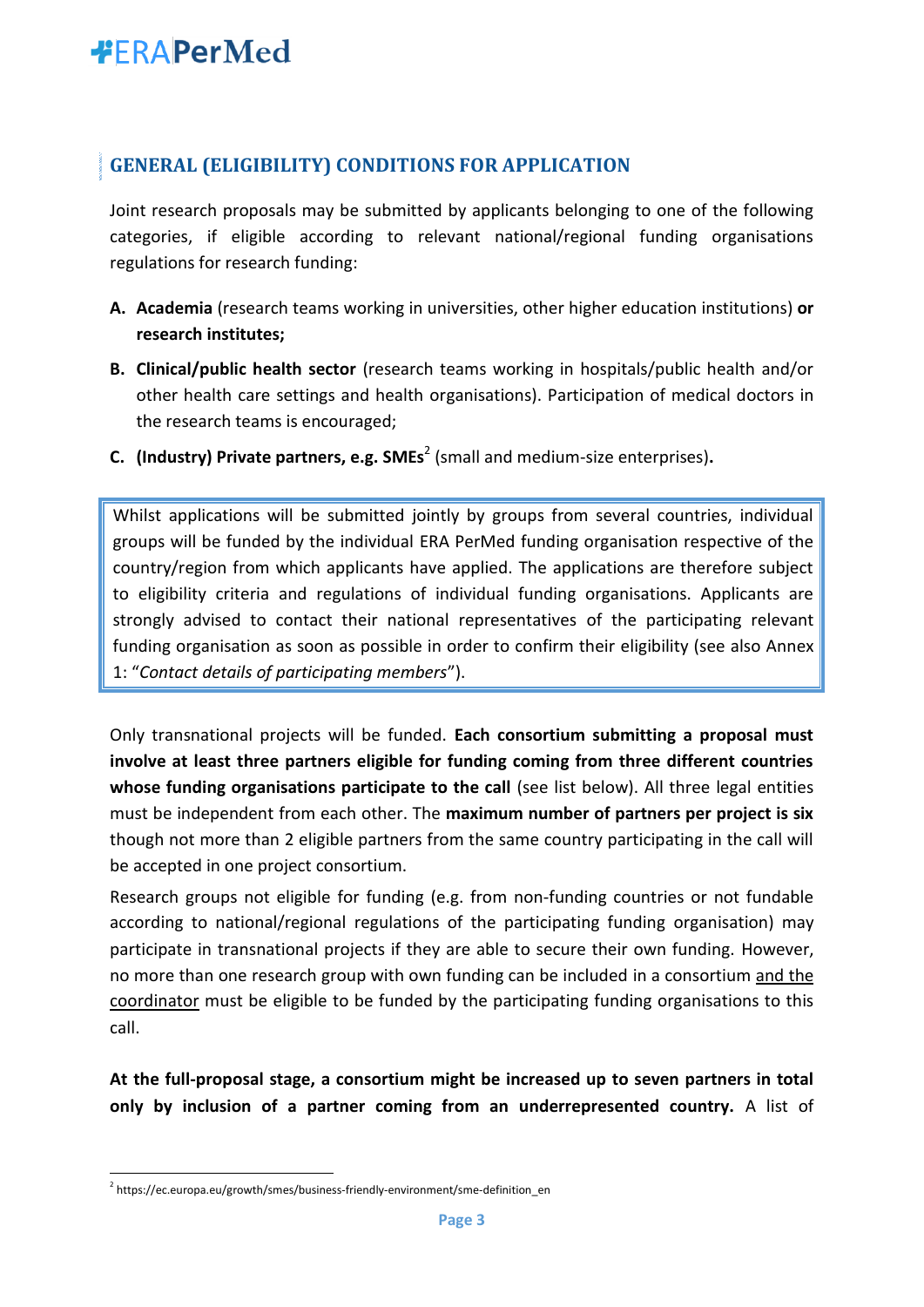## **#FRAPerMed**

underrepresented countries will be provided to coordinators invited for full-proposals submission.

| Number of partners in the proposal*                       |   | Pre-proposal |  | <b>Full-proposal</b><br>(only by inclusion of one<br>underrepresented country) |  |
|-----------------------------------------------------------|---|--------------|--|--------------------------------------------------------------------------------|--|
|                                                           |   | 4            |  | 6                                                                              |  |
| Maximum number of additional partners<br>with own funding | 0 |              |  |                                                                                |  |
| Maximum number of partners per<br>country                 |   |              |  |                                                                                |  |

\*minimum 3 partners eligible for funding from three different countries participating to the call

#### **PARTICIPATING MEMBERS, ASSOCIATED COUNTRIES AND REGIONS**

Austria, Canada (Quebec), Croatia, Denmark, Estonia, Finland, France, Germany (Saxon), Hungary, Ireland, Israel, Italy (Lombardy), Latvia, Luxembourg, Netherlands, Norway, Poland, Romania, Slovenia, Spain (Catalonia, Navarre), Sweden and Turkey (contact list is provided in Annex 1).

#### **Please Note**:

The information provided in this pre-announcement is indicative and may be subject to changes and is not legally binding to funding organisations. Additional funding organisations might join the call before the official publication.

Interested applicants are encouraged to initiate scientific contacts with potential project consortium partners for applications.

Final call information is expected to be published on the ERA PerMed website by **February 2018.** (The ERA PerMed website is currently under preparation. Therefore, please see also: [http://www.icpermed.eu/en/services-opportunities.php\)](http://www.icpermed.eu/en/services-opportunities.php)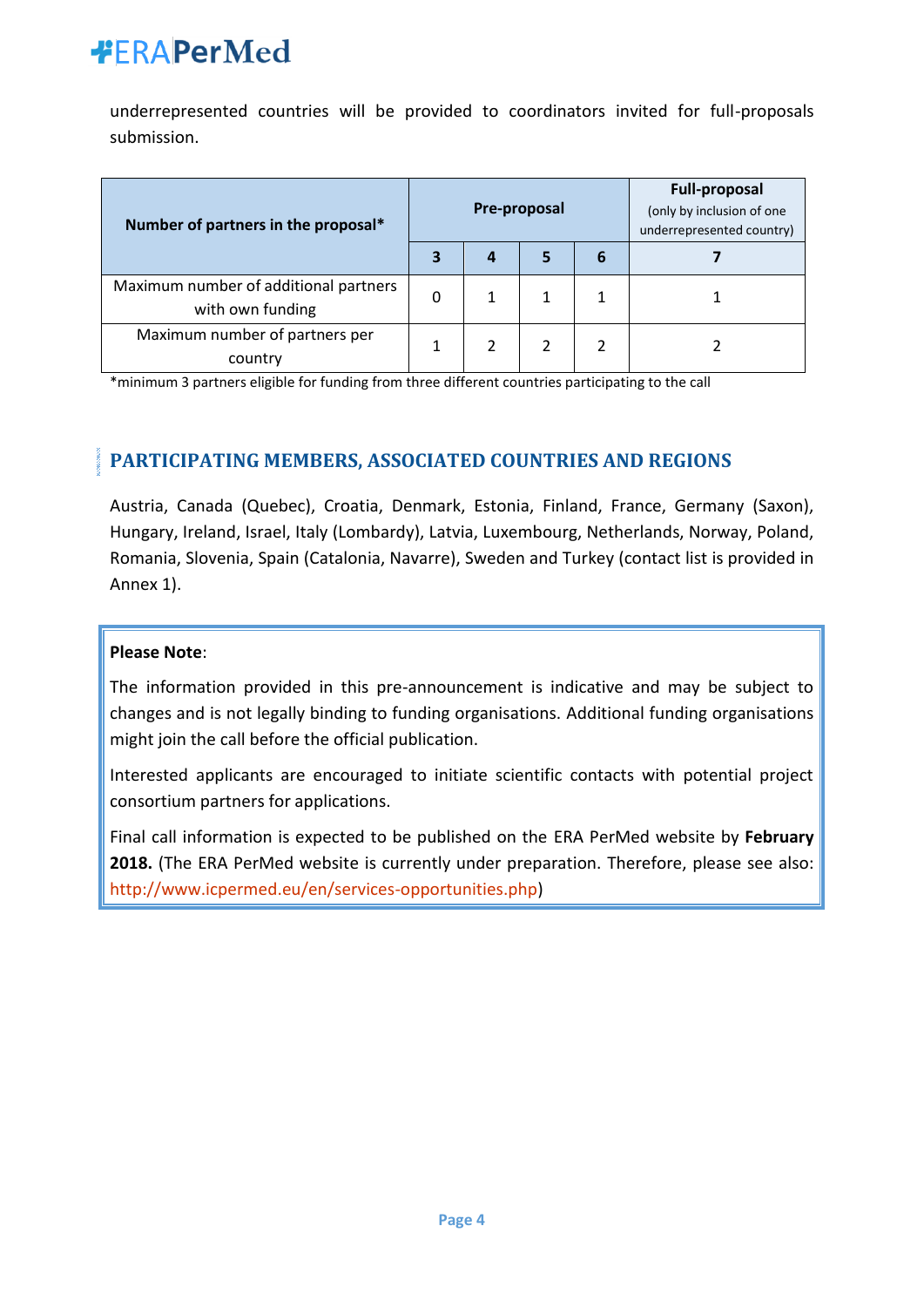# **\*ERAPerMed**

### **ANNEX 1: CONTACT DETAILS OF PARTICIPATING MEMBERS**

| <b>Country</b>              | <b>Funding</b><br><b>Organisation</b> | <b>Contact point</b>                                 | <b>Email</b>                                                  |  |
|-----------------------------|---------------------------------------|------------------------------------------------------|---------------------------------------------------------------|--|
| <b>AUSTRIA</b>              | <b>FWF</b>                            | Stephanie Resch<br>Iris Fortmann                     | Stephanie.Resch@fwf.ac.at<br>Iris.Fortmann@fwf.ac.at          |  |
| <b>CANADA</b>               | <b>CIHR</b>                           | <b>Emily Verreault</b>                               | emily.verreault@cihr-irsc.gc.ca                               |  |
| <b>CANADA</b><br>(QUEBEC)   | <b>FRQS</b>                           | Anne-Cécile Desfaits                                 | Annececile.desfaits@frq.gouv.qc.ca                            |  |
| <b>CROATIA</b>              | <b>MSE</b>                            | Staša Skenžić<br>Alan Hrvoje Pavletić                | Stasa.Skenzic@mzo.hr<br>AlanHrvoje.Pavletic@mzo.hr            |  |
| <b>DENMARK</b>              | <b>InnoFond</b>                       | Ejner Moltzen                                        | Ejner.moltzen@innofond.dk                                     |  |
| <b>ESTONIA</b>              | <b>ETAg</b>                           | Aare Ignat                                           | Aare.lgnat@etag.ee                                            |  |
| <b>ESTONIA</b>              | <b>MSA</b>                            | To be announced                                      | To be announced                                               |  |
| <b>FINLAND</b>              | <b>AKA</b>                            | Jukka Reivinen                                       | jukka.reivinen@aka.fi                                         |  |
| <b>FRANCE</b>               | <b>ANR</b>                            | Monika Frenzel                                       | ERAPerMed@agencerecherche.fr                                  |  |
| <b>GERMANY</b>              | <b>BMBF/DLR</b>                       | Katja Kuhlmann<br>Wolfgang Ballensiefen              | katja.kuhlmann@dlr.de<br>wolfgang.ballensiefen@dlr.de         |  |
| <b>GERMANY</b><br>(SACHSEN) | <b>SMWK</b>                           | Eva Damm<br>Gabriele Süptitz                         | permed@smwk.sachsen.de                                        |  |
| <b>HUNGARY</b>              | <b>NKFIH</b>                          | Dr. Klára Horváth                                    | klara.horvath@nkfih.gov.hu                                    |  |
| <b>IRELAND</b>              | <b>HRB</b>                            | Dr Caitriona Creely                                  | ccreely@hrb.ie                                                |  |
| <b>ISRAEL</b>               | <b>CSO-MOH</b>                        | Yahaloma Gat                                         | y.gat@moh.gov.il                                              |  |
| <b>ITALY</b>                | <b>IT-MoH</b>                         | Dr. Gaetano Guglielmi<br>Dr. Maria Josè Ruiz Alvarez | g.guglielmi@sanita.it<br>mj.ruizalvarez-esterno@sanita.it     |  |
| <b>ITALY</b><br>(LOMBARDY)  | <b>FRRB</b>                           | Gianni D'Errico<br>Carmen De Francesco               | gianni.derrico@frrb.it<br>carmen.defrancesco@frrb.it          |  |
| <b>LATVIA</b>               | <b>VIAA</b>                           | Maija Bundule<br><b>Uldis Berkis</b>                 | Maija.Bundule@viaa.gov.lv<br>Uldis.Berkis@viaa.gov.lv         |  |
| <b>LUXEMBOURG</b>           | <b>FNR</b>                            | Marie-Claude Marx                                    | marie-claude.marx@fnr.lu                                      |  |
| <b>NORWAY</b>               | <b>RCN</b>                            | Karianne Solaas                                      | kso@rcn.no                                                    |  |
| <b>POLAND</b>               | <b>NCBR</b>                           | Marcin Chmielewski                                   | marcin.chmielewski@ncbr.gov.pl                                |  |
| <b>ROMANIA</b>              | <b>UEFISCDI</b>                       | Mihaela Manole<br>Nicoleta Dumitrache                | Mihaela.manole@uefiscdi.ro<br>Nicoleta.dumitrache@uefiscdi.ro |  |
| <b>SLOVENIA</b>             | <b>MIZS</b>                           | Dr. Eva Batista                                      | eva.batista@gov.si                                            |  |
| <b>SPAIN</b>                | <b>ISCIII</b>                         | Victor Estrada<br>Dori Campo                         | eranetpm@isciii.es                                            |  |
| <b>SPAIN</b>                | <b>CDTI</b>                           | Juan Luis Romera<br>Julián Díaz                      | juanluis.romera@cdti.es<br>julian.diaz@cdti.es                |  |
| <b>SPAIN</b><br>(CATALONIA) | <b>DS-CAT</b>                         | Montserrat Llavayol                                  | peris@gencat.cat                                              |  |